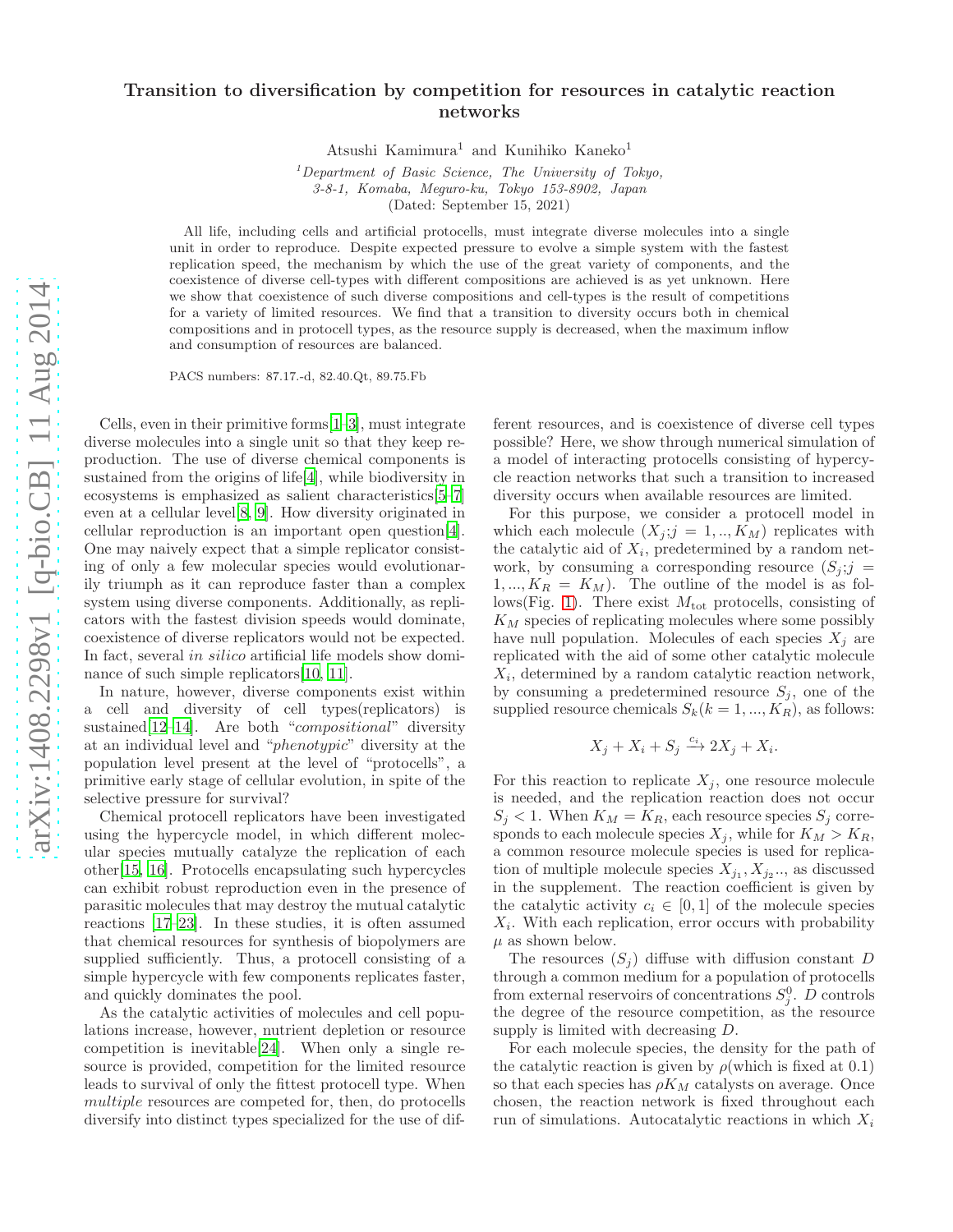catalyzes the replication of itself are excluded from the random catalytic network, and direct mutual connections are excluded so that  $X_j$  does not work as a catalyst for  $X_i$  if  $X_i$  is the catalyst for  $X_j$ .

Structural changes may occur during replication to alter monomer sequences of polymers and catalytic properties of the molecule. In the present model, this alteration is included as a random change to other molecular species during the replication process. When replication of  $X_i$ occurs, it is replaced by another molecule  $X_l$   $(l \neq j)$  with a probability  $\mu$ . For simplicity, we assume that this error leads to all other molecule species with equal probability,  $\mu/(K_M-1)$  where  $K_M$  is the number of molecule species.

When the total number of molecules in each cell exceeds a given threshold N, the cell divides into two and randomly partitions molecules, and one randomly chosen cell is removed from the system in order to fix the total number of cells at  $M_{\text{tot}}$ .

We simulated the model by changing the speed of resource supply D. When the resources are supplied sufficiently fast (e.g., for  $D = 1$ ), a recursively growing state is established with a few molecular species, where the composition is robust against noise and perturbations by the division process. In this state, the (typically) three primary components form a three-component hypercycle. Other molecular species in a cell are typically catalyzed by a member of the hypercycle. All the dividing cells adopt this three-component hypercycle, thus, there is neither compositional nor phenotypic diversity(Fig.  $2(I)$ ).

To check cell reproduction fidelity, we introduced similarity between cells as follows: as each cellular state is characterized by the number of molecules of each chemical species  $\vec{N}_i = (n_1, n_2, ..., n_{K_M})$ , similarity is defined as the inner product of these composition vectors between two cell division events, i.e.,  $H_{ij} = \vec{N}_i \cdot \vec{N}_j/(|\vec{N}_i||\vec{N}_j|)$ between the  $i$ -th and  $j$ -th division events. In the above case, the similarity between mother and daughter cells is close to one, implying high-fidelity reproduction.

As D decreases below 0.1, phenotypic diversity starts to increase. For example, two cell types(II-A,B) coexist in Fig. [2\(](#page-11-0)II) and consist of three-component hypercycles differing by one component. Both types divide with approximately equal speed and coexist over  $10^2$  generations. In 200 successive division events  $(Fig. 2(II)(iii))$  $(Fig. 2(II)(iii))$  $(Fig. 2(II)(iii))$ , one type has a similarity near unity(red), and the similarity of the other ranges between 0.6 and 0.7(yellow), implying that the two types mostly reproduce themselves with a small probability (approximately 0.01/division) of switching types. Over much longer generations, replication errors can produce different types capable of replacing the existing cell types.

As D decreases further, both the phenotypic and compositional diversity continue to increase. For  $D =$ 0.01(Fig. [2\(](#page-11-0)III)), six cell types  $(A - F)$  appear. Each type forms a distinct hypercycle network in which the species catalyze replication of each other. Here, some types (III−A and B, III−D and E) share some common molecular species, while the others do not. Similarities are approximately equal to unity(red) for some cells, while cell types that have the common chemical components(yellow to light blue) as well as cell types with completely orthogonal composition(dark blue) appear from time to time (Fig.  $2(III)(iii)$ ). Also, the number of replicating chemical species in each cell is slightly increased(see Fig. [2\(](#page-11-0)III)(ii)). As  $D$  decreases to the order of 0.001, more cells with lower similarity appear, and compositional and phenotypic diversity further increase.

We statistically studied the quantitative dependence of diversity upon the parameter  $D$  using a variety of networks. As D decreases below  $\sim$  0.1, the compositional diversity of each protocell and the phenotypic diversity at the population level increase (Fig.  $3(A)$ ). With the increase in diversity, reproductive fidelity decreases both at an individual level (Fig.  $3B(a)$ ) and at a population level, i.e., over all pairs of  $10<sup>4</sup>$  division events in 30 runs (Fig. [3B](#page-11-1)(b)). Protocells with different hypercycles start to appear below  $D \sim 0.1$ (Fig. [2\)](#page-11-0).

The transition to increased diversity generally occurs for sufficient resource diversity, i.e., for large  $K_R$ , independent of reaction network choice. The phenotypic diversity increases as  $\sim K_R$ , but is bounded by the finite number of interacting cells,  $M_{\text{tot}}$ (Supplementary Information). As  $M_{\text{tot}}$  increases, the number of coexisting celltypes increases, while the compositional diversity, i.e., the number of components in each cell type, decreases(see Fig. [3\(](#page-11-1)C)). This trade-off between compositional and phenotypic diversity suggests that each cell-type is specialized for fewer chemical components as the number of cell types increases.

Altogether, the data show transition behavior around  $D = D_c \sim 0.1$ . Below  $D_c$ , the division speed decreases, while above  $D_c$  it is approximately constant (Fig. [3\(](#page-11-1)D)). This suggests that at the transition point the maximum inflow and consumption rates of resources are balanced. The maximum inflow rate is estimated as  $D\bar{S}_{j}^{0}$ , where  $\bar{S}_{j}^{0}$ is a typical reservoir concentration. The intrinsic consumption rate by all cells is estimated to be  $M_{\text{tot}}\bar{c_i}p_j^c$ , where  $\bar{c}_j$  is a typical catalytic activity, and  $p_j^c$  is the probability of picking up a pair that replicates the molecule  $X_i$ . When sufficient resources are available, the threecomponent hypercycle dominates, and  $p_j^c \sim 1/9$ . Therefore, the value of D at which the maximum inflow and consumption rates of resources are balanced is estimated as  $D = M_{\text{tot}} \bar{c}/9 \bar{S}_{j}^{0}$ . Since  $c_{i}$  is distributed homogeneously in  $[0, 1]$ , its average value is 0.5; however the remaining components are typically biased to have higher catalytic activities, and  $\bar{c}$  therefore typically ranges from 0.7 to 0.8. On the other hand,  $S_j^0$  is distributed homogeneously in  $[0, M_{\text{tot}}]$ , so the simple average of  $\overline{S}_j^0$  is 50 with  $M_{\text{tot}} = 100$ , but the remaining components are biased with have  $S_j^0 \sim 70$ . Thus the critical value of D is approximately  $0.11 - 0.13$ . It is noteworthy that below  $D<sub>c</sub>$  the division speed decreases more slowly than the inflow rate, as indicated by the line proportional to  $D(Fig)$ . [3\(](#page-11-1)D)), suggesting cells can utilize more diverse resources for growth by increasing the available number of resource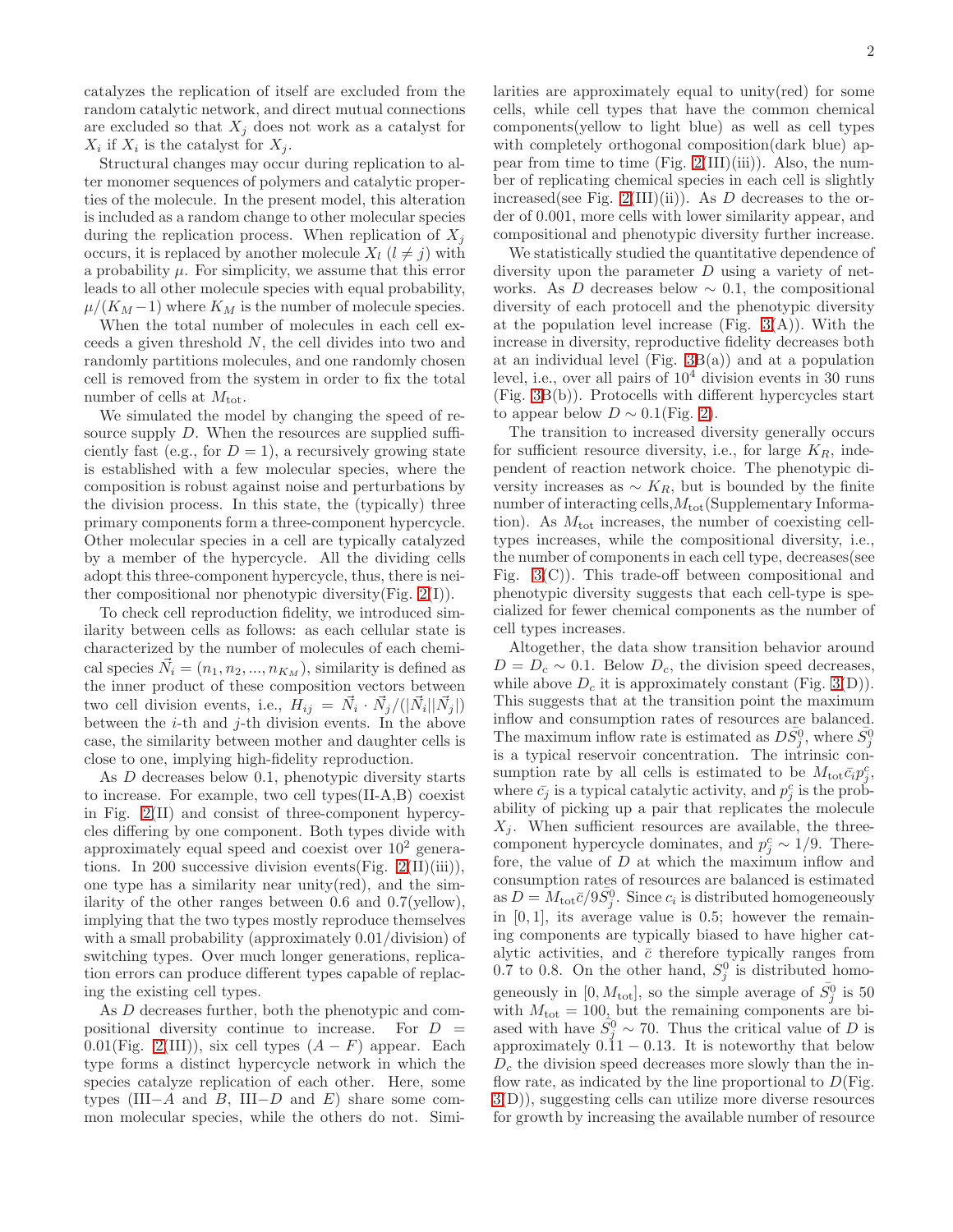species.

For  $D > 0.2$ , sufficient resources are available, thus, the intrinsic reaction rate of the three-component hypercycle is the main determinant of the division speed. The probability,  $p_c$ , for picking up a pair between which a catalytic reaction exists is  $\sim 1/3$ . Using the above typical catalytic activity  $\bar{c}$ , the division speed is estimated as  $2\bar{c}/3N$ , which is approximately 0.0005 for  $N = 1000$ (See Fig.  $3(D)$ ).

Why does the transition to diversity occur with the decrease in resources? A simple case illustrates this diversity transition from dominance of a single type to coexistence of various types. Consider two types of cells that compete for resources. One type  $(A)$  consists of molecules  $X$  and  $Y$  while the other type  $(B)$  consists of molecules  $X$  and  $Z$ . Each of molecule  $X$ ,  $Y$ , and Z is replicated by mutually catalytic reactions utilizing resources,  $S_X$ ,  $S_Y$ , and  $S_Z$ , respectively. When supplied sufficient resources, the population of each cell type grows exponentially, where the growth rate is proportional to the number  $n_{A(B)}$  of each cell type A and B, i.e.,  $dn_{A(B)}/dt \propto \gamma_{A(B)} n_{A(B)}$ , and the proportionality coefficient,  $\gamma_{A(B)}$ , is proportional to resource abundances  $S_{Y(Z)}$ . In this case, Darwinian selection works so that the type with a larger  $\gamma$  dominates. This selection process works as long as the resources are sufficient. However, when all the resources are limited, competition for the available resources  $S_{Y(Z)}$  among  $n_{A(B)}$ cells decreases  $\gamma_{A(B)}$  so that it is inversely proportional to  $n_{A(B)}$ , respectively. The population dynamics are, therefore, represented by  $dn_{A(B)}/dt \propto c_{A(B)}$ , with constant  $c_{A(B)}$ , when the maximum inflow is decreased to balance with the rate of resource consumption. In this form, the solution with two coexisting types is known to be stable[\[16](#page-2-12), [25\]](#page-3-2)(Supplemental Information). The transition to diversity in composition and phenotypes in the original model is based on this change from exponential to linear growth due to resource limitation. On the other

hand, the above argument on the diversity transition supports the generality of our result, as the number growth in chemical components by catalytic reactions changes from exponential to linear with the decrease in resources.

When life originated, a set of diverse, self-replicating catalytic polymers(replicators) would emerge from the primordial chemical mixture, to make a reproducing protocell. Although the importance of molecular and protocellular diversity has been noted by Dyson[\[4](#page-2-2)], their origins are not well addressed, especially as compared with diversity in ecological systems. Our results indicate that competition for a variety of limiting resources can be a strong driving force to diversify intracellular dynamics of a catalytic reaction network and to develop diverse protocell types in a primitive stage of life. Indeed, it is natural that diverse chemical resources are available in the environment, and competition for resources increases as the protocells reproduce and more cells compete. Thus, diversification in composition and protocell types is an inevitable outcome.

According to our results, the diversification is understood as a kind of phase transition in population dynamics with decreased resource. In ecology, the niche dimension hypothesis in plant communities was proposed, in which the number of coexisting species increases with the number of limiting factors increases while greater resource abundance decreases diversity[\[26](#page-3-3)[–28](#page-3-4)]. Our results suggest that such population dynamics in ecology are possible with primitive mixtures of catalytic molecules competing for a variety of resources[\[29\]](#page-3-5), even without the need for genetic changes as in speciation.

This work is supported by the Japan Society for the Promotion of Science. This work is also supported in part by the Platform for Dynamic Approaches to Living System from the Ministry of Education, Culture, Sports, Science, and Technology of Japan, and the Dynamical Micro-scale Reaction Environment Project of the Japan Science and Technology Agency.

- <span id="page-2-0"></span>[1] Protocells : Bridging Nonliving and Living Matter. Ed. S. Rasmussen, et al. (The MIT Press, Cambridge, 2008)
- [2] J. C. Blain, and J. W. Szostak, Annu. Rev. Biochem. 83:11.1-11.26 (2014).
- <span id="page-2-1"></span>[3] V. Noireaux, Y. T. Maeda, A. Libchaber, Proc. Natl. Acad. Sci. U. S. A. 108, 3473-80 (2011).
- <span id="page-2-2"></span>[4] F. Dyson, Origins of Life (Cambridge Univ. Press, Cambridge, 1985).
- <span id="page-2-3"></span>[5] R. M. May, Nature 238, 413-414 (1972).
- [6] K. S. McCann, Nature 405, 228-233 (2000).
- <span id="page-2-4"></span>[7] M. Loreau et. al., Science 294, 804-808 (2001)
- <span id="page-2-5"></span>[8] A. R. Hughes, B. D. Inouye, M. T. J. Johnson, N. Underwood, M. Vellend, Ecology Letters 11: 609-623 (2008).
- <span id="page-2-6"></span>[9] T. G. Whitham, J. K. Bailey, J. A. Schweitzer, S. M. Shuster, R. K. Bangert, et al. Nature Reviews Genetics 7, 510-523 (2006).
- <span id="page-2-7"></span>[10] W. Fontana, and L. W. Buss, Bull. Math. Biol. 56, 1-64

 $(1994)$ .

- <span id="page-2-8"></span>[11] R. S. Ray, Artificial Life II pp 371-408. Ed. C. G. Langton. (Addison Wesley, Redwood City, 1991).
- <span id="page-2-9"></span>[12] R. Albert, and A. L. Barabasi, Rev. Mod. Phys 74, 47-97 (2002).
- [13] S. Jain, and S. Krishna, Proc. Natl. Acad. Sci. U. S. A. 99, 2055-2060 (2002).
- <span id="page-2-10"></span>[14] R. Mehrotra, V. Soni, and S. Jain, J. R. Soc. Interface 6, 793-799 (2009).
- <span id="page-2-11"></span>[15] M. Eigen, and P. Schuster, The Hypercycle (Springer, New York, 1977).
- <span id="page-2-12"></span>[16] M. Eigen, *Steps Towards Life* (Oxford University Press, Oxford, 1992).
- <span id="page-2-13"></span>[17] J. M. Smith, Nature 280, 445-446 (1979).
- [18] E. Szathmary, and L. Demeter, J. Theor. Biol. 128, 463- 486 (1987).
- [19] S. Altmeyer, and J. S. McCaskill, Phys. Rev. Lett. 86, 5819-5822 (2001).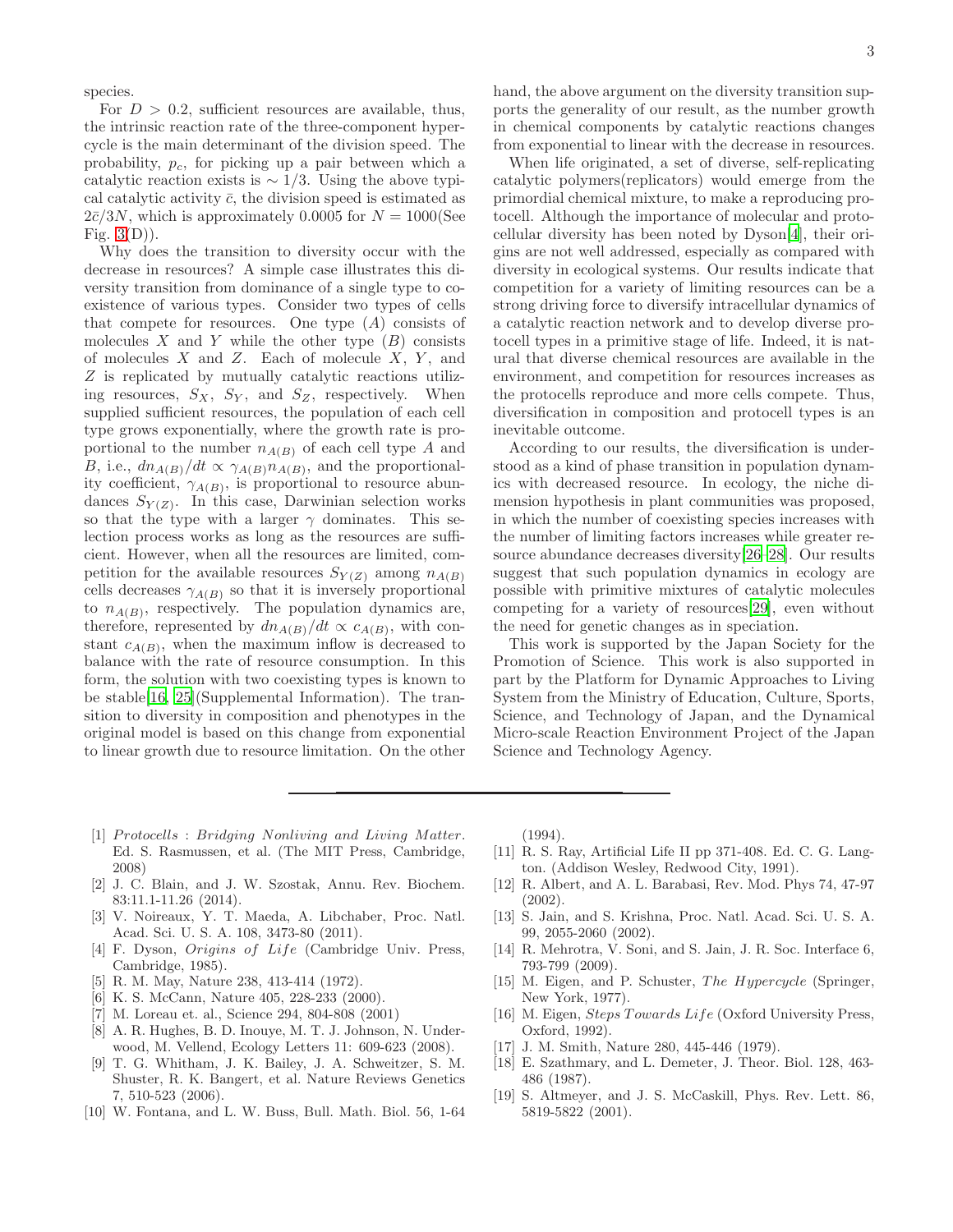- [20] M. C. Boerlijst, and P. Hogeweg, Physica D 48, 17-28 (1991).
- [21] K. Kaneko, Phys. Rev. E Stat. Nonlin. Soft Matter Phys. 68, 031909 (2003).
- [22] K. Kaneko, Adv. Chem. Phys., 130, 543-598 (2005).
- <span id="page-3-0"></span>[23] A. Kamimura, and K. Kaneko, Phys. Rev. Lett. 105, 268103 (2010).
- <span id="page-3-1"></span>[24] I. A. Chen, R. W. Roberts, and J. W. Szostak, Science 305, 1474-1476 (2004).
- <span id="page-3-2"></span>[25] C. K. Biebricher, M. Eigen, and W. C. Gardiner, Jr., Biochem. 22, 2544(1983).
- <span id="page-3-3"></span>[26] D. Tilman, Proc. Natl. Acad. Sci. U. S. A. 101, 10854- 10861 (2004).
- [27] G. E. Hutchinson, Cold Spring Harb. Symp. Quant. Biol. 22, 415-427 (1957).
- <span id="page-3-4"></span>[28] W. S. Harpole and D. Tilman, Nature 446, 791-793 (2007).
- <span id="page-3-5"></span>[29] O. Markovitch and D. Lancet, J. Theor. Biol. 357, 26-34 (2014).



FIG. 1: Schematic representation of our model. The system is composed of  $M_{\text{tot}}$  cells, each of which contains molecule species  $X_j$  (j = 1, ...,  $K_M$ ) that form a catalytic reaction network to replicate each  $X_j$ . The cells share each resource  $S_k$ , which is consumed by the replication of molecule  $X_k$ . The resources flow into a common bath for the cells from an external reservoir (environment) via diffusion  $-D(S_k S_k^0$   $(k = 1, ..., K_R)$ , where  $S_k^0$  is a randomly-fixed constant  $S_k^0 \in [0, M_{\text{tot}}]$  and D is the diffusion constant.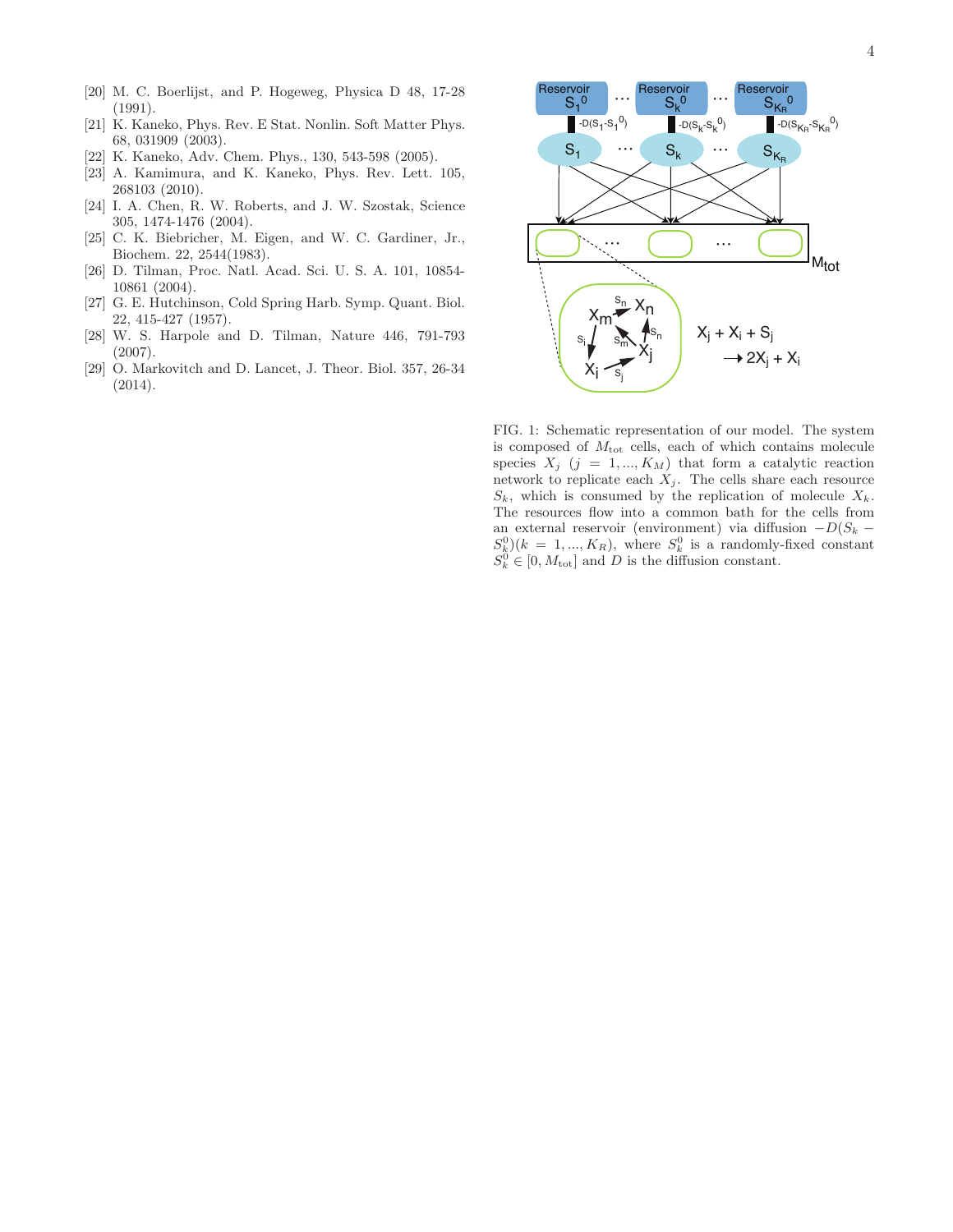

FIG. 2: Compositions and types of reproducing protocells fo r  $(I)D = 1$ ,  $(II)D = 0.1$ , and  $(III)D = 0.01$ . Compositions of molecule species are shown in successive 200 division event s in the system with  $K_M = K_R$ . (i) At successive division events (abscissa), molecule species indices with more than 20 copy numbers in the dividing cell are marked. Cells are categorized into a few, or, several types, indicated by different colors, according to the majority set of molecule species. For each type, the indices of majority species are shown to the right of the figures. (ii)The catalytic network formed by the majority molecule species is shown for each cell type. Each numbered node corresponds to a molecule species, and the arrow from index i to j represents catalysis of  $X_j$  replication by  $X_i$ . (iii) Similarities  $H_{ij}$  between cells i and j, as defined in the text, are plotted over 200 successive division events , using a color code from  $H_{ij} \sim 1$ (red) to  $H_{ij} \sim 0$ (dark blue). If the similarity is close to one, the composition is almost preserved by cell division, while zero similarity indicates that a reproduced cell has completely different composition. Intermediate values of similarity indicate the overlap in some molecule species between the cells, as in Type II-A and -B, Type III-A and -B, and Type III-D and -E. Parameters are  $K_M = K_R = 200, M_{\text{tot}} = 100, N = 1000, \text{ and } \mu = 0.001.$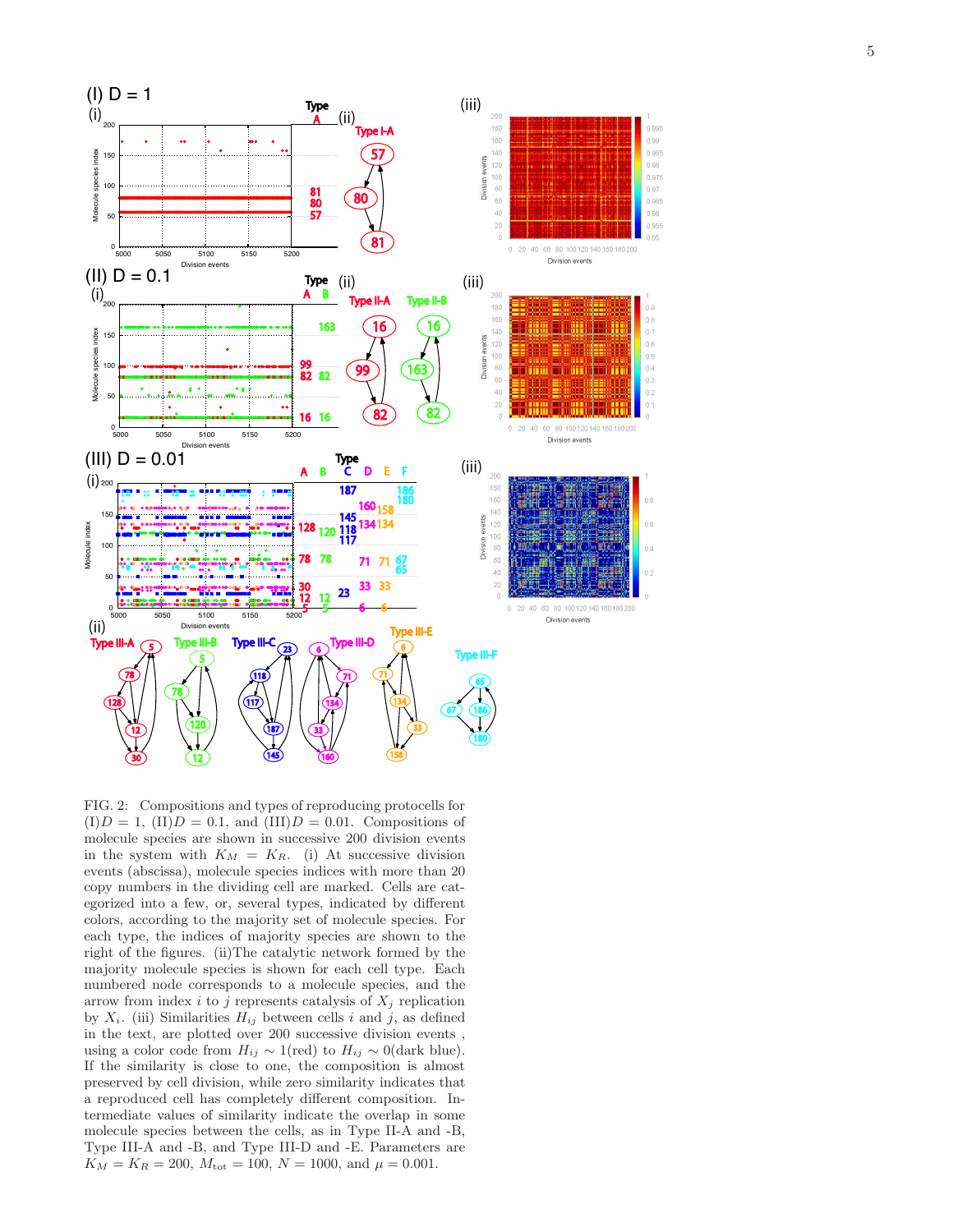

FIG. 3: (A) Compositional and phenotypic diversity plotted as a function of D. For compositional and phenotypic diversity, the numbers of chemical species included in each cell (left ordinate), and in more than 10 cells out of  $M_{\text{tot}}$  cells (right ordinate) are shown. (B)(a) Average similarity of mother an d daughter cells and (b) average similarity between cells in  $10^4$ successive division events in 30 different networks, plotte d against D. For (b), the average over cells with positive similarity(red) is shown in addition to the average for all cells (green). (C) Dependence of compositional (left ordinate) and phenotypic (right ordinate) diversity on the number of cells,  $M_{\text{tot}}$ , with fixed  $D = 0.01$ . (D) Average division speed as a function of D. For reference, a linear line with D is plotted. For  $D > 0.2$ , an estimate of the division speed ( $\sim 0.0005$ ) is also shown with a dotted line (see main text). Unless otherwise indicated, the data are obtained as the average over  $10<sup>5</sup>$ division events in 30 different networks. The parameters are  $K_M = K_R = 200, N = 1000, \text{ and } \mu = 0.001.$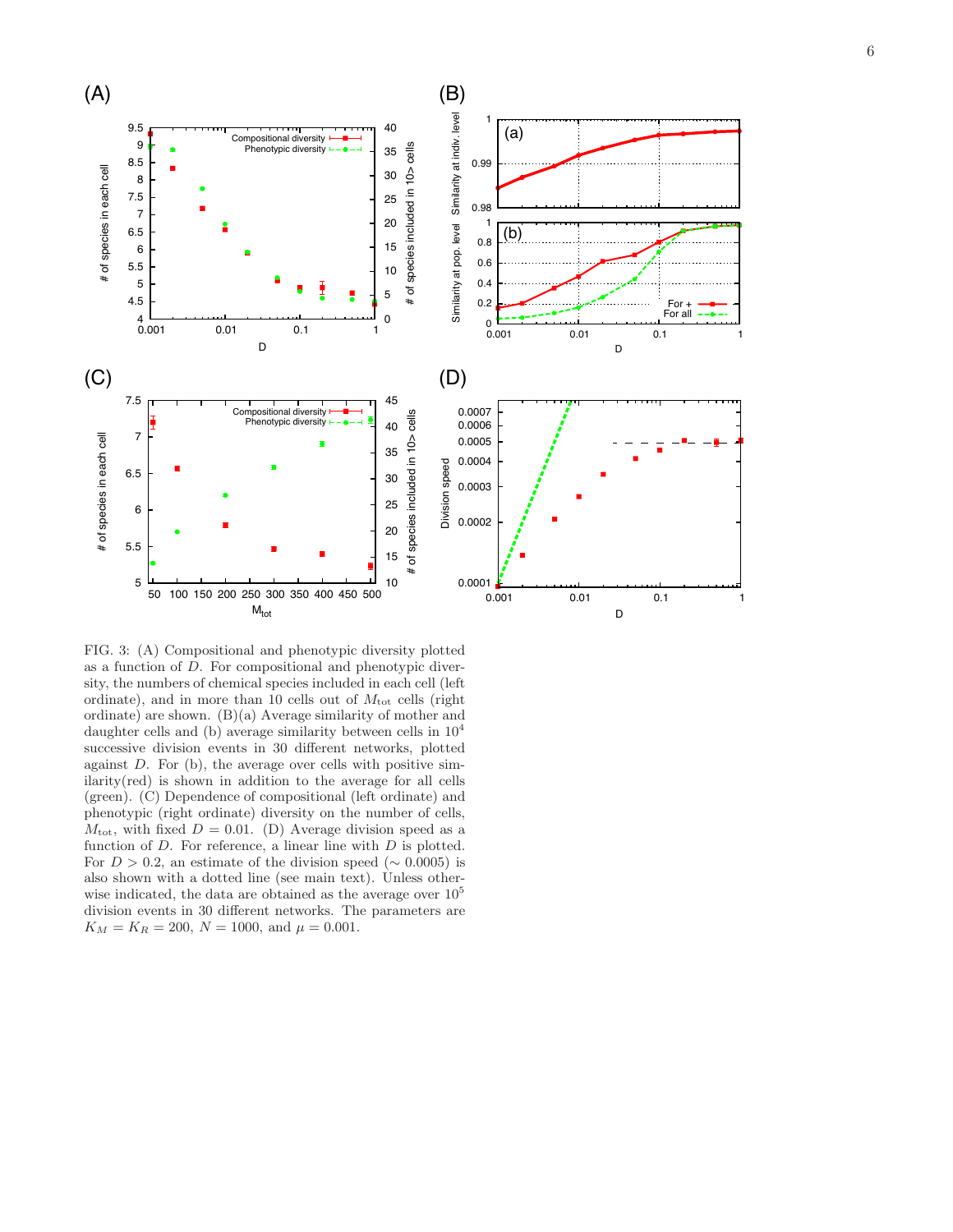# Supplementary Material for Transition to diversification by competition for resources in a catalytic reaction network

Atsushi Kamimura<sup>1</sup> and Kunihiko Kaneko<sup>1</sup>

 $1$ Department of Basic Science, The University of Tokyo, 3-8-1, Komaba, Meguro-ku, Tokyo 153-8902, Japan (Dated: September 15, 2021)

#### I. A SIMPLE CASE - MUTUALLY CATALYTIC MOLECULES -

## A. Reactions

Let us consider two types of cells. One type, denoted by  $A$ , consists of molecule species  $X$  and  $Y$ . The other type, B, consists of molecule species X and Z. The molecule species mutually catalyze the replication of each other to form a minimal hypercycle as follows:

$$
X + Y + S_X \to 2X + Y, \quad Y + X + S_Y \to 2Y + X
$$

and

$$
X + Z + S_X \to 2X + Z, \quad Z + X + S_Z \to 2Z + X.
$$

We denote the intrinsic catalytic activities of X, Y, and Z, respectively, by  $c_X$ ,  $c_Y$  and  $c_Z$ . Each reaction to synthesize X, Y, and Z utilizes the resource  $S_X$ ,  $S_Y$ , and  $S_Z$ , respectively, which are shared by cells.

The intrinsic reaction rates for replicating the molecule species  $X$  are given by

$$
F_X^A = V_A f_X^A s_X, \qquad F_X^B = V_B f_X^B s_X,
$$

respectively, for cell type A and B. Here,  $V_A$ , and  $V_B$  are the volumes of cell types A and B, respectively, and  $f_X^A = c_Y x_X^A x_Y^A, f_X^B = c_Z x_X^B x_Z^B$ , where  $x_i^I = N_i^I/V_I(i = X, Y, Z; I = A, B)$  and  $N_i^I$  is the number of molecule species i. The rates of replicating  $Y$  and  $Z$  are, respectively, given by

$$
F_Y^A = V_A f_Y^A s_Y, \qquad F_Z^B = V_B f_Z^B s_Z
$$

Here,  $f_Y^A = c_X x_X^A x_Y^A$ ,  $f_Z^B = c_X x_X^B x_Z^B$ .  $s_i = S_i/S_i^0$  ( $i = X, Y, Z$ ) is the normalized concentration of the resource where  $S_i$  is the concentration and  $S_i^0$  is introduced to normalize  $S_i$  to one when  $S_i = S_i^0$ .

The rate equations of cell-types  $A$  and  $B$  for molecule species  $X$  are written as,

<span id="page-6-0"></span>
$$
\frac{dN_X^A}{dt} = F_X^A = V_A f_X^A s_X, \frac{dN_X^B}{dt} = F_X^B = V_B f_X^B s_X,\tag{1}
$$

and, for  $Y$  and  $Z$ ,

<span id="page-6-1"></span>
$$
\frac{dN_Y^A}{dt} = F_Y^A = V_A f_Y^A s_Y, \frac{dN_Z^B}{dt} = F_Z^B = V_B f_Z^B s_Z.
$$
\n(2)

The dynamics of resources  $S_X$ ,  $S_Y$ , and  $S_Z$  are respectively written as

$$
\frac{dS_X}{dt} = -\left(V_A f_X^A + V_B f_X^B\right) s_X + D S_X^0 (1 - s_X),\tag{3}
$$

$$
\frac{dS_Y}{dt} = -V_A f_Y^A s_Y + D S_Y^0 (1 - s_Y),\tag{4}
$$

$$
\frac{dS_Z}{dt} = -V_B f_Z^B s_Z + D S_Z^0 (1 - s_Z). \tag{5}
$$

In the steady state, the value of  $s_X$ ,  $\bar{s}_X$ , is written as,

<span id="page-6-3"></span><span id="page-6-2"></span>
$$
\bar{s}_X = \frac{DS_X^0}{\left(V_A f_X^A + V_B f_X^B\right) + DS_X^0}.\tag{6}
$$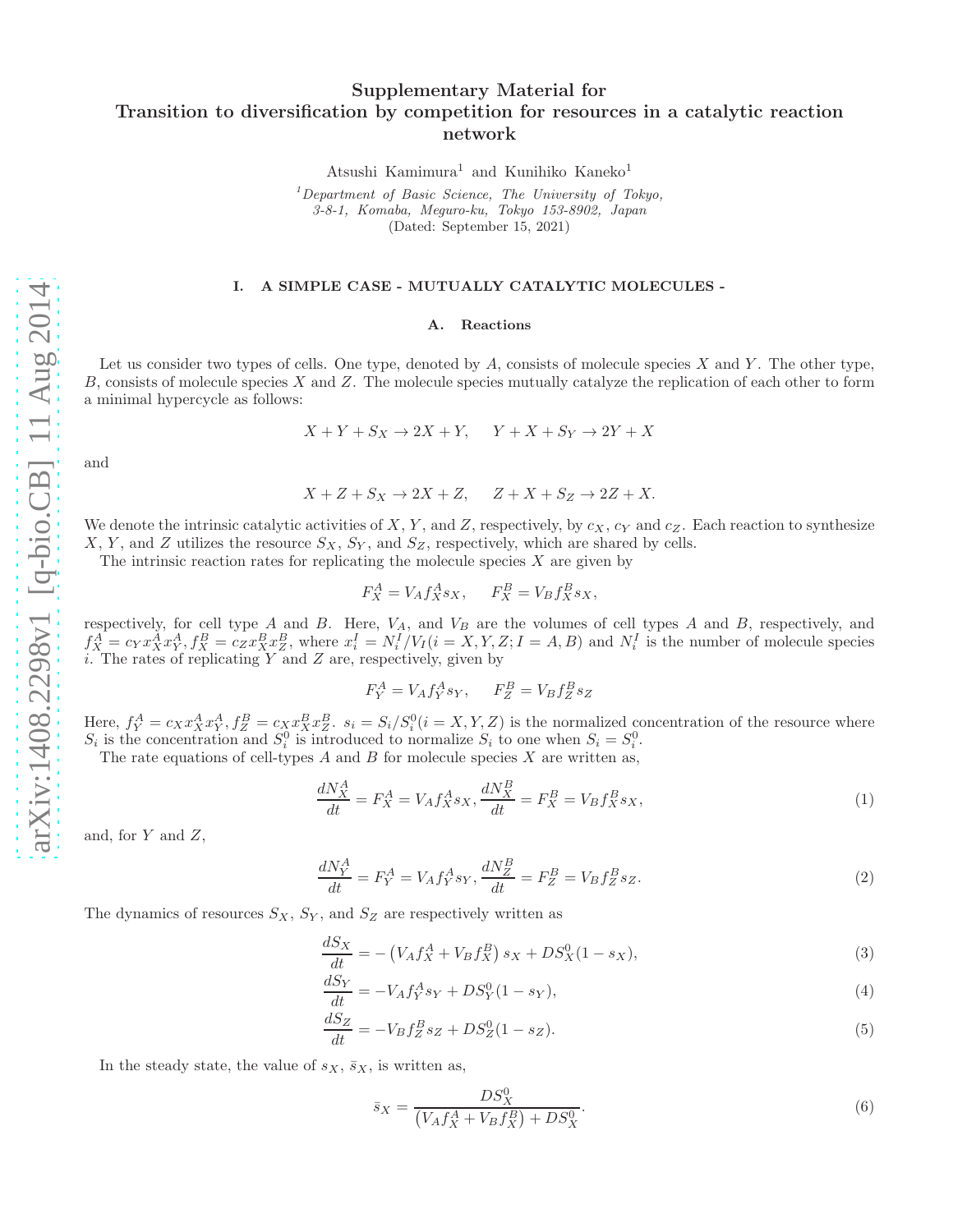

<span id="page-7-0"></span>FIG. 1: The value of  $\bar{s}_X$  as a function of D. The parameters are  $c_Y = c_Z = 1$ , and  $S_X^0 = 1000$ . The  $x_i^I$  is fixed to  $1/2(i = 1)$  $X, Y, Z, I = A, B$ , and  $V_A = V_B = 750M_{\text{tot}}/2$  with  $M_{\text{tot}} = 100$ . The line  $\alpha D$  is also shown with  $\alpha = S_X^0 / (V_A f_A^A + V_B f_X^B)$ .

In Fig. [1,](#page-7-0) we show  $\bar{s}_X$  as a function of D with a set of parameters. For large D,  $\bar{s}_X \to 1$ . As D is decreased,  $\bar{s}_X$ starts to decrease and deviates from one. For smaller D,  $\bar{s}_X$  decreases linearly as  $\alpha D$ .

Similarly, for resources  $S_Y$  and  $S_Z$  the steady state values are written as

$$
\bar{s}_Y = \frac{DS_Y^0}{V_A f_Y^A + DS_Y^0}, \quad \bar{s}_Z = \frac{DS_Z^0}{V_B f_Z^B + DS_Z^0}.
$$
\n(7)

The dynamics of each molecule species changes with the diffusion constant D. When D is sufficiently large,  $\bar{s}_X$  is approximately one. As D decreases and the resource is limited,  $\bar{s}_X$  deviates from one, and the maximum inflow rate of the resource is given by  $J_X = DS_X^0(1 - \bar{s}_X)$ . In each range of D, we refer to  $(X - i)$  : $S_X$  is sufficiently supplied, and  $(X - ii)$ :  $S_X$  is limited.

For each range, the right-hand-sides of the rate equations [\(1\)](#page-6-0) can be written as

$$
(F_X^A, F_X^B) = \begin{cases} (V_A f_X^A, V_B f_X^B) & \text{for } (X - i) \\ (r_A J_X, r_B J_X) & \text{for } (X - ii) \end{cases}
$$

where  $r_A$  and  $r_B = 1 - r_A$  are the ratios of the resource being distributed to cell types A and B.

For the resources  $S_Y$  and  $S_Z$ , we assume the range changes simultaneously for both of Y and Z because, otherwise, either type with a limited resource will vanish; we refer to  $(YZ - i)$ :  $S_Y$  and  $S_Z$  are sufficiently supplied, and  $(YZ - ii)$ :  $S_Y$  and  $S_Z$  are limited. For each range, the right-hand-sides of the rate equations [\(2\)](#page-6-1) can be written as

$$
F_Y^A = \begin{cases} V_A f_Y^A & (\text{YZ} - \text{i}) \\ J_Y & (\text{YZ} - \text{ii}) \end{cases}, F_Z^B = \begin{cases} V_B f_Z^B & (\text{YZ} - \text{i}) \\ J_Z & (\text{YZ} - \text{ii}) \end{cases}
$$

where  $J_Y = DS_Y^0(1 - \bar{s}_Y)$  and  $J_Z = DS_Z^0(1 - \bar{s}_Z)$ . As will be shown in subsequent subsections, we investigate four cases for the conditions  $(X, YZ) = (i, i), (ii, i), (i, ii)$  and  $(ii, ii)$ .

The volume  $V_A$ ,  $V_B$  of each cell increases in proportional to the numbers of molecules as

$$
V_A = \frac{1}{R}(N_X^A + N_Y^A), V_B = \frac{1}{R}(N_X^B + N_Z^B),
$$

where  $R$  is a constant.

Then the increase in volumes is given by

$$
\frac{dV_A}{dt} = \frac{1}{R}(F_X^A + F_Y^A), \frac{dV_B}{dt} = \frac{1}{R}(F_X^B + F_Z^B),
$$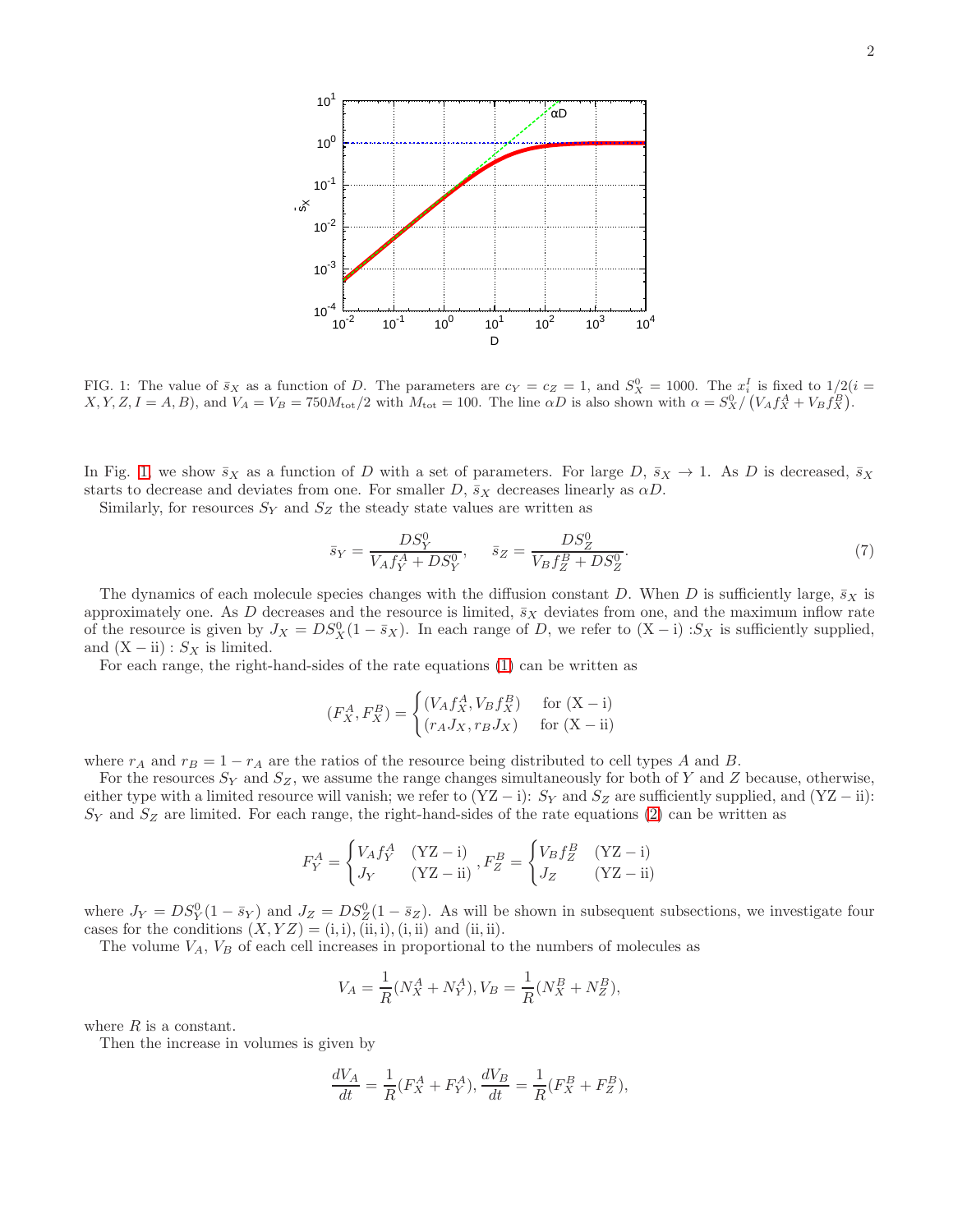Let us suppose that a cell divides when its volume exceeds a certain critical value and that the total volume of all cells is restricted by some constant  $\sum V_k = V_T = const.$  Then the volume fraction of each type A and B follows

$$
\frac{dv_A}{dt} = \frac{1}{RV_T}(F_X^A + F_Y^A) - \frac{v_A}{R} \sum \frac{F^I}{V_T},
$$

$$
\frac{dv_B}{dt} = \frac{1}{RV_T}(F_X^B + F_Z^B) - \frac{v_B}{R} \sum \frac{F^I}{V_T}.
$$

where  $v_I = V_I/V_T(I = A, B), F_I = \sum F_i^I$ .

## B. The case in which all the resources are sufficiently available: condition  $(X, YZ) = (i, i)$

For the condition  $(X, YZ) = (i, i)$ , when all resources are sufficiently available, the increases in molecule species are written as

$$
F_X^A = V_A f_X^A, F_Y^A = V_A f_Y^A, F_X^B = V_B f_X^B, F_Z^B = V_B f_X^B,
$$

where

$$
f_X^A = c_Y x_X^A x_Y^A, f_X^B = c_Z x_X^B x_Z^B, f_Y^A = c_X x_X^A x_Y^A, f_Z^B = c_X x_X^B x_Z^B,
$$

and  $x_i^I = N_i^I / V_I (I = A, B, i = X, Y, Z)$ . Thus,

$$
\frac{dv_A}{dt} = \frac{f^A}{R}v_A - \frac{v_A}{R} \sum_I v_I f^I,
$$

$$
\frac{dv_B}{dt} = \frac{f^B}{R}v_B - \frac{v_B}{R} \sum_I v_I f^I,
$$

where  $f^A = f_X^A + f_Y^A$ ,  $f^B = f_X^B + f_Z^B$ . The stationary states give

$$
v_A f^A = v_A \left( v_A f^A + v_B f^B \right),
$$
  

$$
v_B f^B = v_B \left( v_A f^A + v_B f^B \right).
$$

The solutions to these equations are  $(v_A, v_B) = (1, 0)$  or  $(0, 1)$ .

By writing  $v_A = \delta$  and  $v_B = 1 - \delta$ , linearization around  $(v_A, v_B) = (0, 1)$  gives

$$
\frac{d\delta}{dt} = \frac{f_A}{R}\delta - \frac{\delta}{R}(\delta f^A + (1 - \delta)f^B)
$$

$$
= \frac{\delta}{R}(f_A - f_B).
$$

Thus, the fixed point  $(v_A, v_B) = (0, 1)$  is stable when  $f_B > f_A$ . On the other hand,  $(v_A, v_B) = (1, 0)$  is stable when  $f_A > f_B$ . Hence, the fittest cell type, i.e., that with larger  $f_i(i= A \text{ or } B)$  dominates the population.

C. The case  $S_X$  is limited: the condition  $(X, YZ) = (ii, i)$ 

For the condition  $(X, YZ) = (ii, i)$ , when  $S_X$  is limited,

$$
F_X^A = r_A J_X, F_X^B = r_B J_X, F_Y^A = V_A f_Y^A, F_Z^B = V_B f_Z^B,
$$

where  $J_X$  is the maximum inflow of  $S_X$  and  $r_A$  and  $r_B = (1 - r_A)$  are the ratios of  $S_X$  distributed into A and B. Then,

$$
\frac{dv_A}{dt} = \frac{1}{R} (r_A j_X + f_Y^A v_A) - \frac{v_A}{R} (j_X + f_Y^A v_A + f_Z^B v_B),
$$
  
\n
$$
\frac{dv_B}{dt} = \frac{1}{R} (r_B j_X + f_Z^B v_B) - \frac{v_B}{R} (j_X + f_Y^A v_A + f_Z^B v_B),
$$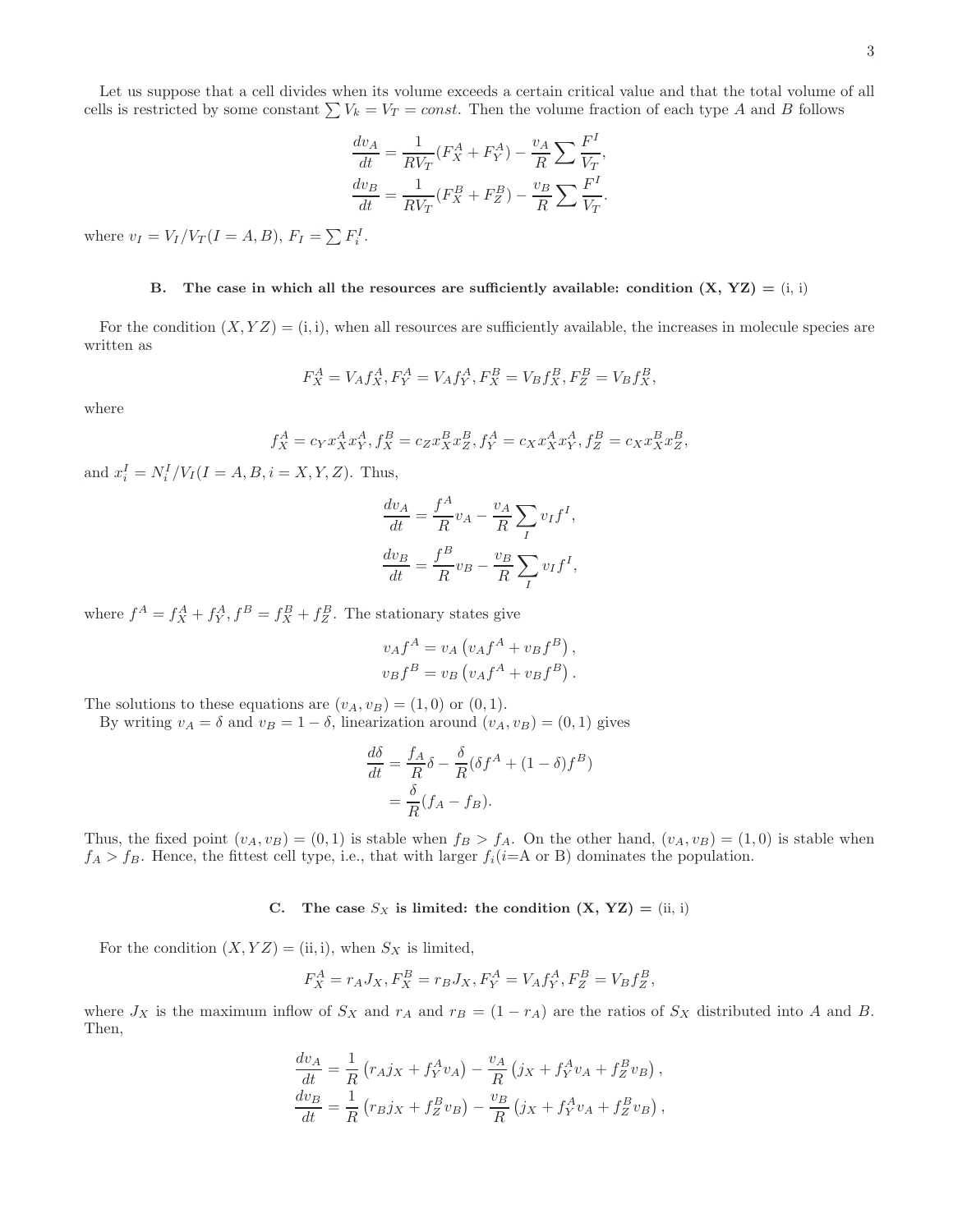where  $j_X = J_X/V_T$ . The stationary condition is written as

$$
v_A \{ j_X + f_Y^A (v_A - 1) + f_Z^B v_B \} = r_A j_X,
$$
  

$$
v_B \{ j_X + f_Z^B (v_B - 1) + f_Y^A v_A \} = r_B j_X.
$$

The stationary condition has solutions  $(v_A, v_B) = (1, 0), (0, 1)$ . The solution  $(v_A, v_B) = (1, 0)$  satisfies the condition with  $r_A = 1$ . Linearizing the rate equation around the fixed point  $(1, 0)$  by writing  $v_A = 1 - \delta$ , we get

$$
\frac{d\delta}{dt} = -\frac{1}{R} \left( f_Y^A - f_Z^B + j_X \right) \delta.
$$

When  $f_Y^A \geq f_Z^B$ , the solution is stable. The solution  $(v_A, v_B) = (0, 1)$  satisfies the equation when  $r_A = 0$ . By linearizing the rate equation around the fixed point  $(0, 1)$  and writing  $v_A = \delta$ , we obtain

$$
\frac{d\delta}{dt} = -\frac{1}{R} \left( f_Z^A - f_Y^A + j_X \right) \delta.
$$

When  $f_Z^B \geq f_Y^A$ , the solution is stable.

For the case  $f_Y^A = f_Z^B$ , the equation is written as

$$
\frac{d\delta}{dt} = -\frac{j_X}{R}\delta,
$$

thus, both solutions are stable.

## D. The case  $S_Y$  and  $S_Z$  are limited: condition  $(X, YZ) = (i, ii)$

For the condition  $(X, YZ) = (i, ii)$  when  $S_Y$  and  $S_Z$  are limited, increases of molecule species are written as

$$
F_X^A = V_A f_X^A, F_X^B = V_B f_X^B, F_Y^A = J_Y, F_Z^B = J_Z.
$$

Then,

$$
\frac{dv_A}{dt} = \frac{1}{R} \left( f_X^A v_A + j_Y \right) - \frac{v_A}{R} \left( f_X^A v_A + f_X^B v_B + j_Y + j_Z \right),
$$
  
\n
$$
\frac{dv_B}{dt} = \frac{1}{R} \left( f_X^B v_B + j_Z \right) - \frac{v_B}{R} \left( f_X^A v_A + f_X^B v_B + j_Y + j_Z \right).
$$

The stationary state gives

$$
(f_X^A - f_X^B)v_A^2 + (-f_X^A + f_X^B + j_Y + j_Z)v_A - j_Y = 0.
$$

When  $f_X^A = f_X^B$ , this equation reduces to a solution

$$
v_A = v_A^0 = \frac{j_Y}{j_Y + j_Z}, v_B = v_B^0 = \frac{j_Z}{j_Y + j_Z}.
$$

By linearizing the dynamics around the fixed point as  $v_A = v_A^0 + \delta$ , we get

$$
\frac{d\delta}{dt} = -\frac{1}{R} \left( j_Y + j_Z \right) \delta,
$$

and the solution is stable.

When  $f_X^A > f_X^B$ , the equation has a fixed-point solution with coexistence of A and B as

$$
v_A = v_A^0 = \frac{1}{2\left(f_X^A - f_X^B\right)} \left\{ f_X^A - f_X^B - j_Y - j_Z + \sqrt{(f_X^A - f_X^B - j_Y - j_Z)^2 + 4j_Y(f_X^A - f_X^B)} \right\}.
$$

As will be shown below,  $0 < v_A^0 < 1$ , so that the two types coexist: First, since  $f_X^A - f_X^B > 0$ ,  $v_A^0 > 0$ . Then the difference in the numerator and denominator in the expression of  $v_A^0$  is given by

$$
(numerator) - (denominator) = -(f_X^A - f_X^B + j_Y + j_Z) + \sqrt{(f_X^A - f_X^B - j_Y - j_Z)^2 + 4j_Y(f_X^A - f_X^B)}.
$$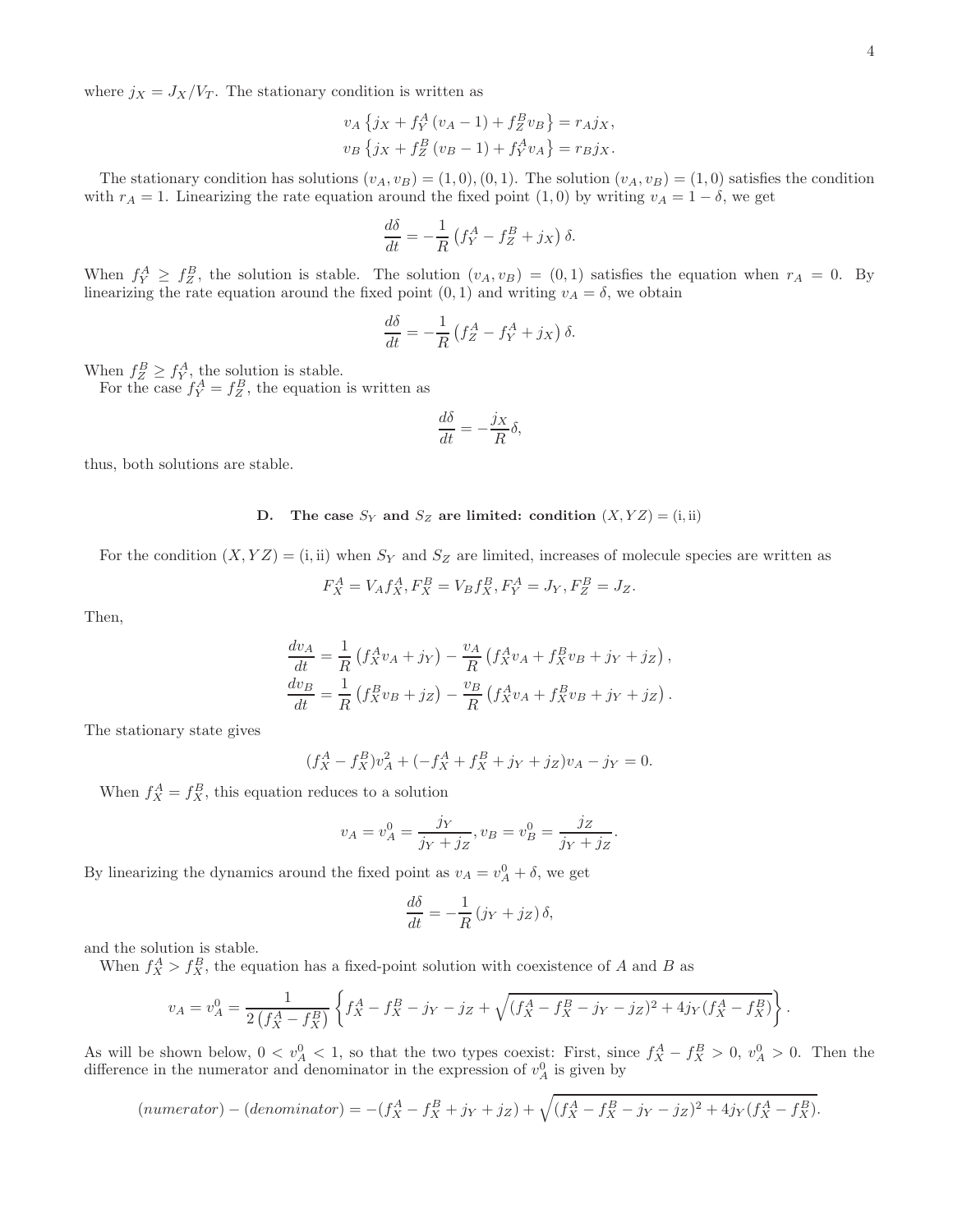Here,

$$
|f_X^A - f_X^B + j_Y + j_Z|^2 - \left\{ (f_X^A - f_X^B - j_Y - j_Z)^2 + 4j_Y(f_X^A - f_X^B) \right\} = 4j_Z(f_X^A - f_X^B) > 0,
$$

so that the denominator is greater than the numerator. Thus,  $v_A^0 < 1$ . Therefore,  $0 < v_A^0 < 1$ .

By writing  $v_A = v_A^0 + \delta$ , and linearizing the dynamics around the fixed point, we obtain

$$
\frac{d\delta}{dt} = -\left\{ (f_X^A - f_X^B)(2v_A^0 - 1) + j_Y + j_Z \right\} \delta.
$$

The solution is stable if  $(f_X^A - f_X^B)(2v_A^0 - 1) + j_Y + j_Z > 0$ . For example, if  $f_X^A > f_X^B$  and  $j_Y \ge j_Z$ , the condition is satisfied.

When  $f_X^B > f_X^A$ , the stationary condition is

$$
(f_X^B - f_X^A)v_B^2 + (-f_X^B + f_X^A + j_Y + j_Z)v_B - j_Z = 0,
$$

for  $v_B$ . The fixed-point solution is obtained in the same way as in the case  $f_X^A > f_X^B$ , by replacing A with B, and Y with Z.

E. All the  $S_X$ ,  $S_Y$  and  $S_Z$  are limited: condition  $(X, YZ) = (ii, ii)$ 

For the condition  $(X, YZ) = (ii, ii)$ , when all resources are limited,

$$
F_X^A = r_A J_X, F_X^B = r_B J_X, F_Y^A = J_Y, F_Z^B = J_Z.
$$

Then,

$$
\frac{dv_A}{dt} = \frac{1}{R} (r_A j_X + j_Y) - \frac{v_A}{R} (j_X + j_Y + j_Z),
$$
  
\n
$$
\frac{dv_B}{dt} = \frac{1}{R} (r_B j_X + j_Z) - \frac{v_B}{R} (j_X + j_Y + j_Z).
$$

The steady state gives

$$
v_A^0 = \frac{r_A j_X + j_Y}{j_X + j_Y + j_Z}, v_B^0 = \frac{r_B j_X + j_Z}{j_X + j_Y + j_Z}
$$

.

Again by writing  $v_A = v_A^0 + \delta$ ,

$$
\frac{d\delta}{dt} = -\frac{j_X + j_Y + j_Z}{R}\delta,
$$

follows, and the coexisting state is stable.

## F. Numerical simulations

In this subsection, we present results of numerical simulations to show whether competition of limited resources results in dominance or coexistence of cells of type A and B.

#### 1. Continuous simulation

We have simulated the rate equations for the continuous concentration variables to confirm coexistence by resource competition.

We consider  $M_{\text{tot}}$  cells of type A or B. The dynamics of the number  $N_i^I$  of molecule species  $i(i = X, Y, Z)$  in a cell-type  $I(I = A, B)$  is written as eqs. [\(1\)](#page-6-0) and [\(2\)](#page-6-1). The dynamics of each resource  $S_i(i = X, Y, Z)$  is given by eqs.  $(3)-(5).$  $(3)-(5).$  $(3)-(5).$  $(3)-(5).$ 

As an initial distribution of cell types, types A and B are each represented at 50%. In each type, the numbers  $N_X$ ,  $N_Y$  in type A, and  $N_X$ ,  $N_Z$  in type B are randomly assigned. A cell divides when  $V_K = \sum_i N_i^K$  exceeds a threshold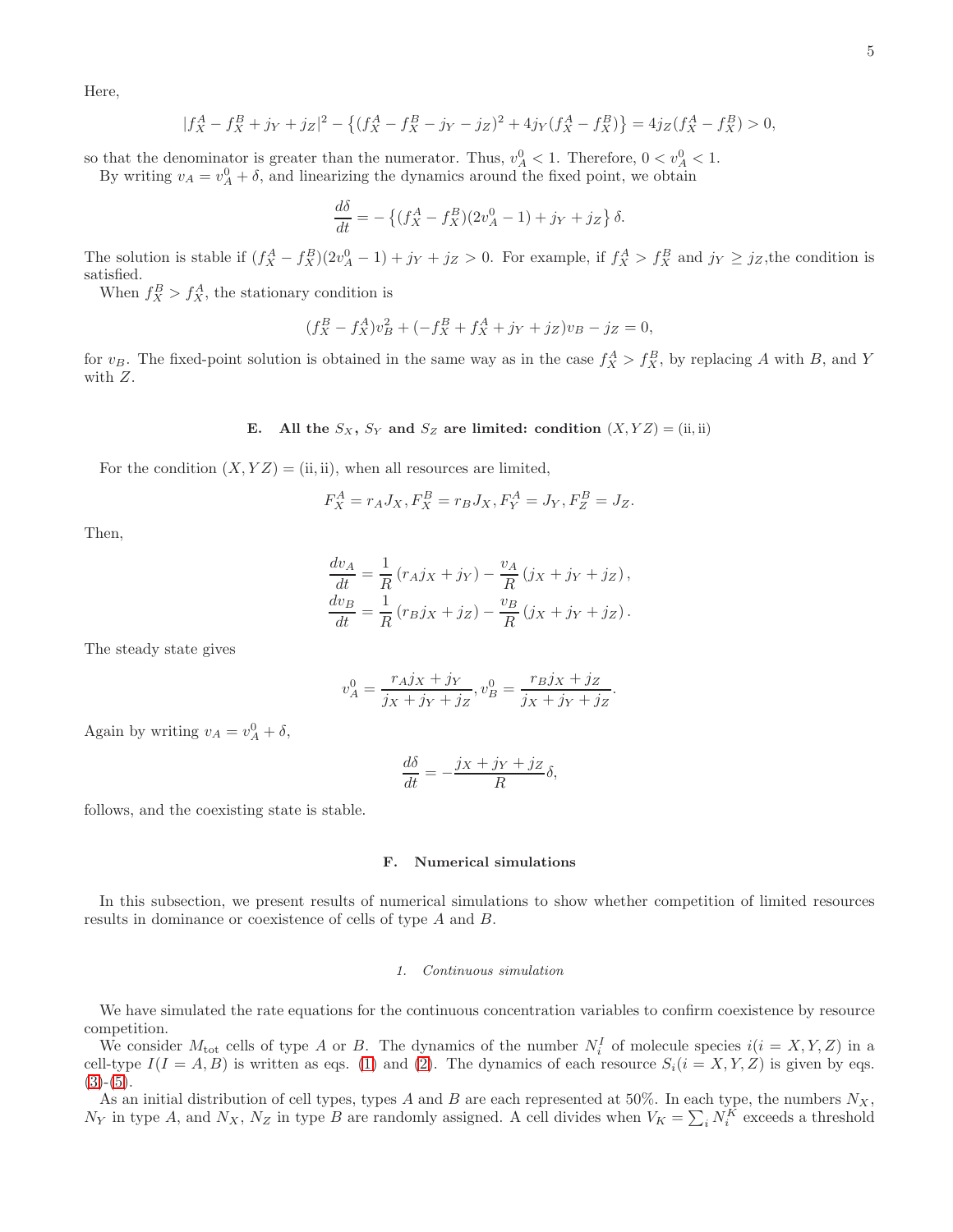

<span id="page-11-0"></span>FIG. 2: Average time to a state in which either A or B dominates. Here,  $M_{\text{tot}} = 100$ ,  $V_{\text{max}} = 1000$ ,  $S_X^0 = S_Y^0 = S_Z^0 = 1000$ .



<span id="page-11-1"></span>FIG. 3: Average number of  $N_X$ ,  $N_Y$ , and  $N_Z$  at division events. The initial state is given as  $n_A = n_B = M_{\text{tot}}/2$ , and in each type  $A$  and  $B$ , we randomly distribute molecules  $X$  and  $Y$ , and  $X$  and  $Z$ , respectively, with equal probabilities.

 $V_{\text{max}}$ . At the division, the number of each molecule species  $N_i^K$  is divided between the two daughter cells with a normal distribution with average  $N_i^K/2$  and variances  $N_i^K/4$ . The normal distribution approximates the random partition of molecules into two daughter cells.

The average time required for the initial condition to reach a state in which either of the types is extinct is shown in Fig. [2.](#page-11-0) The parameters approximately correspond to those of Fig. [1.](#page-7-0) The time drastically increases around  $D^* = 100$ , which is consistent with the point where the resource  $S_X$  starts to be limited in Fig. [1.](#page-7-0) Correspondingly, the average numbers of  $N_X$ ,  $N_Y$  and  $N_Z$  at division events start to deviate below that point(Fig. [3\)](#page-11-1), and available resources show deviations between  $S_X$  and  $S_Y$  or  $S_Z$  below that point(Fig[.4\)](#page-12-0).

At the point  $D = D^*$ , consumption and inflow of resources are balanced and  $S_X$  starts to compete. The condition for balance in  $S_X$  is

$$
\frac{M_{\text{tot}}V}{4} \frac{S_X}{S_X^0} = D^* (S_X^0 - S_X),
$$

where V denotes the average volume of cells. By substituting  $V = 750$ ,  $S_X = 850$ ,  $S_X^0 = 1000$ ,  $M_{\text{tot}} = 100$ ,  $D^*$  is estimated as  $\sim$  100.

For  $S_Y$  and  $S_Z$ , competition starts roughly when the inflow is half that of  $S_X$  because approximately half of  $M_{\text{tot}}$ cells consume the respective resource. This suggests that below  $D = 0.5D^*$ , all the resources are limited; thus, two types of cells coexist. This is consistent with our numerical observations that below  $D = 40$ , the types coexist.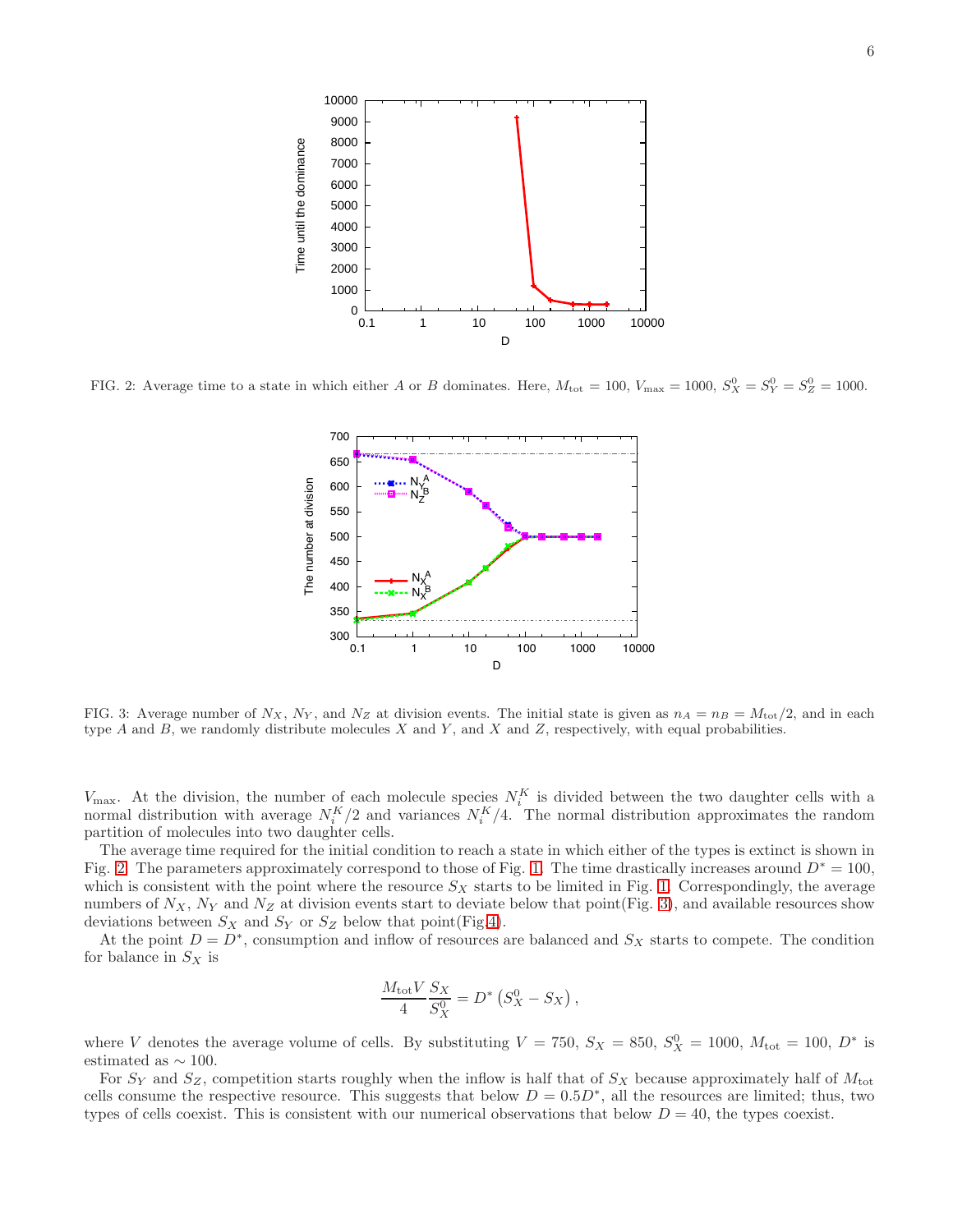

<span id="page-12-0"></span>FIG. 4: Average resources  $S_X$ ,  $S_Y$  and  $S_Z$ . Here,  $M_{\text{tot}} = 100$ ,  $V_{\text{max}} = 1000$ ,  $S_X^0 = S_Y^0 = S_Z^0 = 1000$ .

#### 2. Stochastic simulation

We next show the results of stochastic simulations. The setup is given in the same way as in the main text. The resources  $S_X$ ,  $S_Y$ , and  $S_Z$  flow from the outer reservoir with diffusion constant D. We consider  $M_{\text{tot}}$  cells, each of which consists of either pair of  $X, Y$  or  $X, Z$ , corresponding to type  $A$  or  $B$ , respectively. For simplicity, we assume  $c_X = c_Y = c_Z = 1$ ,  $S_X^0 = S_Y^0 = S_Z^0 = M_{\text{tot}}$ . The diffusion constants are identical for X, Y and Z.

The evolution of the number of type A,  $n_A$ , for  $D = 0.3, 0.2$  and 0.1 is given in Fig. [5.](#page-13-0) For  $D = 0.3$ , either A or B is extinct after a relatively short time spam. Around  $D = 0.2$ , the transient time before the extinction increases, and two types coexist over more than  $10^5$  division events for  $D = 0.1$ .

The average number of division events to achieve the dominant state as a function of  $D$  is given in Fig. [6.](#page-13-1) It is clear that the coexistence time starts to increase around  $D^* = 0.25$ , which is consistent with the point where the resources start to compete. In the stationary state without competition,  $N_X^A = N_Y^A$  and  $N_X^B = N_Z^B$ . Thus, the point where  $S_X$ is limited is given by

$$
D^*S_X^0 = \frac{1}{4}M_{\text{tot}}
$$

As D is further decreased, the coexistence of types A and B is achieved when  $S_Y$  and  $S_Z$  are also limited and competed for by cells. In this case, the coexistence is stable as analyzed in the previous subsection. When all the resources are limited, the steady state approaches  $N_X^A = 2N_Y^A$ ,  $N_X^B = 2N_Z^B$ . This gives

$$
D^+S^0\sim \frac{M_{\rm tot}}{2}\frac{2}{3}\frac{1}{3}=\frac{M_{\rm tot}}{9}
$$

.

For  $S^0 = M_{\text{tot}}$ ,  $D^+ \sim 0.11$ . This is also consistent with the observation in Fig. [5.](#page-13-0)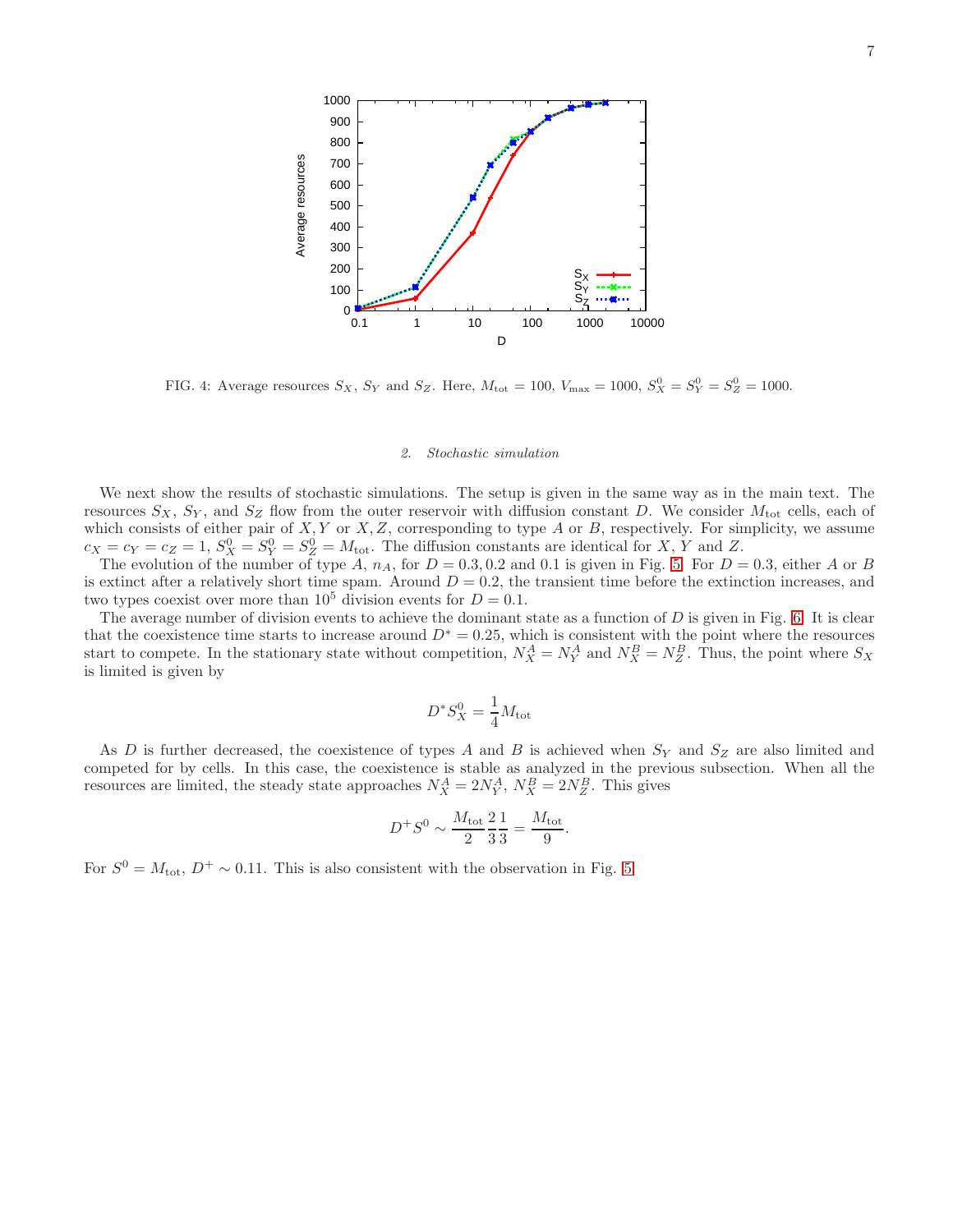

<span id="page-13-0"></span>FIG. 5: Time evolution of  $n_A$  for  $(A)D = 0.3$  (B) $D = 0.2$  and (C) $D = 0.1$ . The initial state is given as  $n_A = n_B = M_{tot}/2$ , and in each type  $A$  and  $B$ , we randomly distribute molecules,  $X$  and  $Y$ , and  $X$  and  $Z$ , respectively, with equal probabilities.



<span id="page-13-1"></span>FIG. 6: Average number of division events, as a function of  $D$ , to achieve a state where either  $A$  or  $B$  cells dominates the system. Here,  $M_{\text{tot}} = S_0 = 100$ ,  $N = 1000$ . The dotted lines show  $D^* = 1/4$  and  $D^+ = 1/9$ .

## II. WHEN DIFFERENT MOLECULE SPECIES CONSUME COMMON RESOURCES : THE CASE WITH  $K_R < K_M$

In this section, we investigate the case with  $K_R < K_M$  where plural resource species are commonly used for the replication of different molecules  $X_i$ .

## A. Model

In the reaction

$$
X_j + X_i + S_{\hat{j}} \to 2X_j + X_i,
$$

the correspondence between molecule  $X_j$  and resource  $S_j$  is randomly assigned and fixed throughout simulations. Hence, each resource species is used commonly for  $K_M/K_R$  reactions on the average.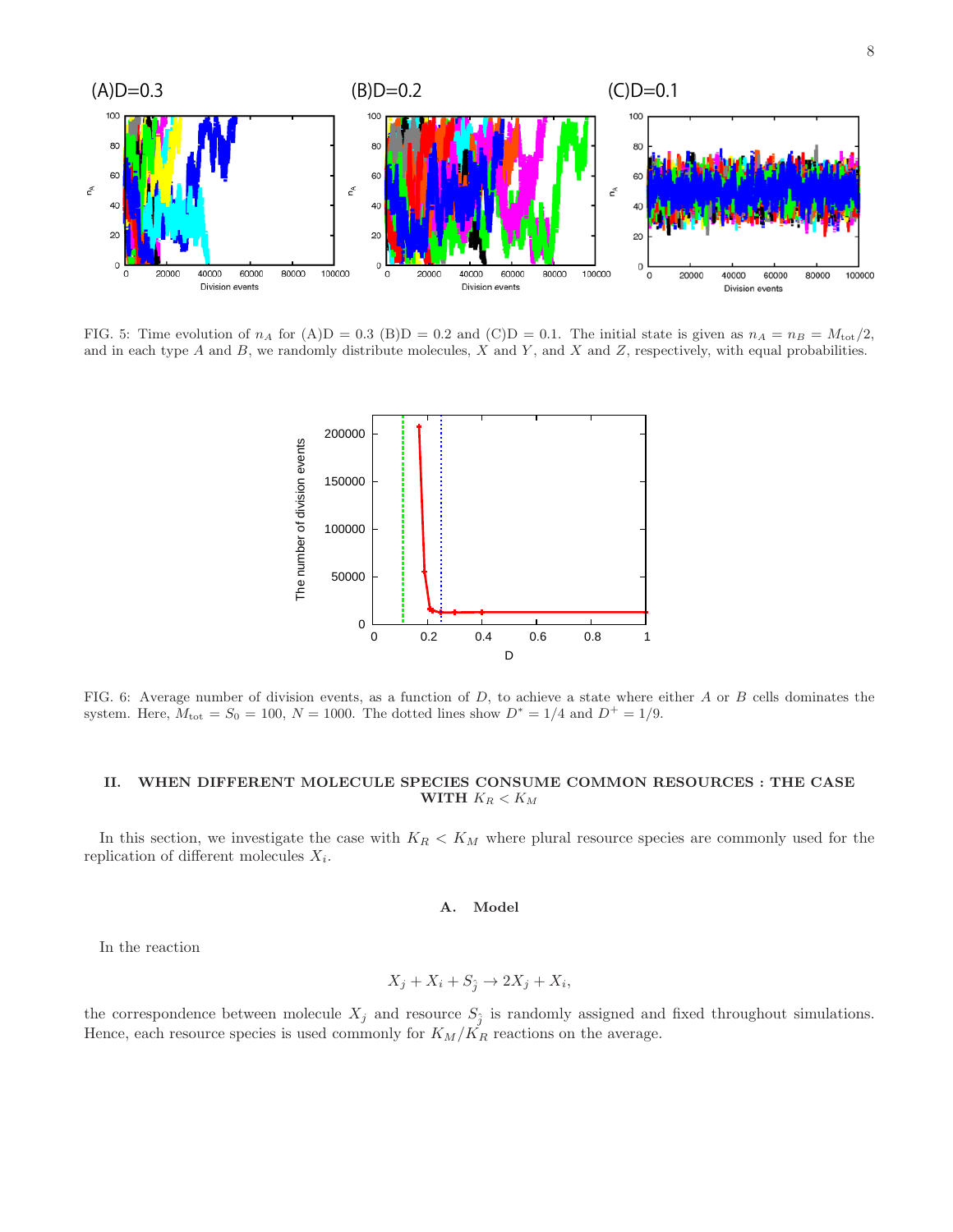#### B. Results

We show the number of molecule species in each cells (compositional diversity) and that in 10 or more cells (phenotypic diversity), respectively, in Fig. [7\(](#page-15-0)A) for  $K_R = 1$ , i.e., a single resource is consumed to replicate all the molecule species  $X_i$   $(i = 1, ..., K_M)$ . In this case, neither compositional nor phenotypic diversity increases as the diffusion constant D decreases.

When two resource species are available( $K_R = 2$ ; Fig. [7\(](#page-15-0)B)), the phenotypic diversity increases as D decreases, but a clear increase is not discernible in the compositional diversity. In the case of small  $K_R$ , the randomly determined reservoir concentrations,  $S_0^i \in [0, M_{\text{tot}}](i = 1, 2)$ , are also relevant parameters to determine the point at which the resources become limited, in addition to the diffusion constant. Here, we also show the results for fixed  $S_i^0 = M_{\text{tot}}(i =$ 1, 2). In contrast to the  $K_M = K_R$  case, there is an increase in phenotypic diversity for  $D < 0.1$ , while even below the point, the number of remaining chemical species is approximately constant and does not increase as D is decreased. This result indicates that the diversity is bounded by the number of resource species: coexistence of at most two cell types is possible.

For larger  $K_R$  ( $K_R = 10$  in Fig. [7\(](#page-15-0)C), and  $K_R = 100$  in Fig. 7(D)), both compositional and phenotypic diversity increase as D is decreased because  $K_R$  is sufficiently large so that it does not effectively restrict the number of cell types. The phenotypic diversity, i.e., the number of coexisting cell types increases as  $\sim K_R$ , but the increase is saturated for larger  $K_R$  (see Fig. [7\)](#page-15-0), which is also bounded by  $M_{\text{tot}}$ . Indeed, as  $M_{\text{tot}}$  is increased, the number increases (see below).

#### III. DEPENDENCE ON  $M_{\text{tot}}$

We investigated the dependence of the diversity on the number of interacting cells,  $M_{\text{tot}}$ , in the case  $K_M = K_R$ . The number of molecule species in each cells (compositional diversity) and that in 10 or more cells (phenotypic diversity) for  $M_{tot} = 100, 200,$  and 300 is shown in Fig. [8.](#page-16-0)

While both measures of diversity increase for each  $M_{\text{tot}}$ , as D is decreased, the increment depends on  $M_{\text{tot}}$ . The increment in compositional diversity decreases as  $M_{\text{tot}}$  is increased. On the other hand, the increment in phenotypic diversity with the decrease in D increases as  $M_{\text{tot}}$  is increased. As shown in Fig. 3(C) of the main text, the two types of diversity clearly show opposite dependence on  $M_{\text{tot}}$  for fixed D.

As discussed in the previous section, multiple cell types (up to  $K_R$ ) can coexist; thus, more types of cells can be present and are not eliminated from the system as  $M_{\text{tot}}$  is increased, which results in the increase in phenotypic diversity. On the other hand, as the number of cell types increases, a greater number of resource species are competitive because the cell population can consume more resource species. This leads each individual cell to be more specialized with fewer components, which results in suppression of the increase in compositional diversity.

### IV. SUPPLEMENTARY FIGURES

Figs [9](#page-16-1) and [10](#page-17-0) show similarities  $H_{ij}$  among a period of division events, where the cell indices given by the  $x-$  and  $y-$  axes are rearranged so that the same (similar) types are clustered. The data are identical to the similarities represented in Fig. 2(II)(iii) and (III)(iii) of the main text, but the plots are given after rearrangement of cell indices. Types II-A and II-B are clustered as shown at the top of Fig. [9.](#page-16-1) The similarities between cells of the same type

have values close to 1, while types  $A$  and  $B$  have similarities around 0.6.

The types from III-A to III-F are clustered at the top of Fig. [10.](#page-17-0) The similarities between cells of the same type have values close to 1, and those between types A and B, and between D and E have positive values. For other pairs, the values are almost orthogonal.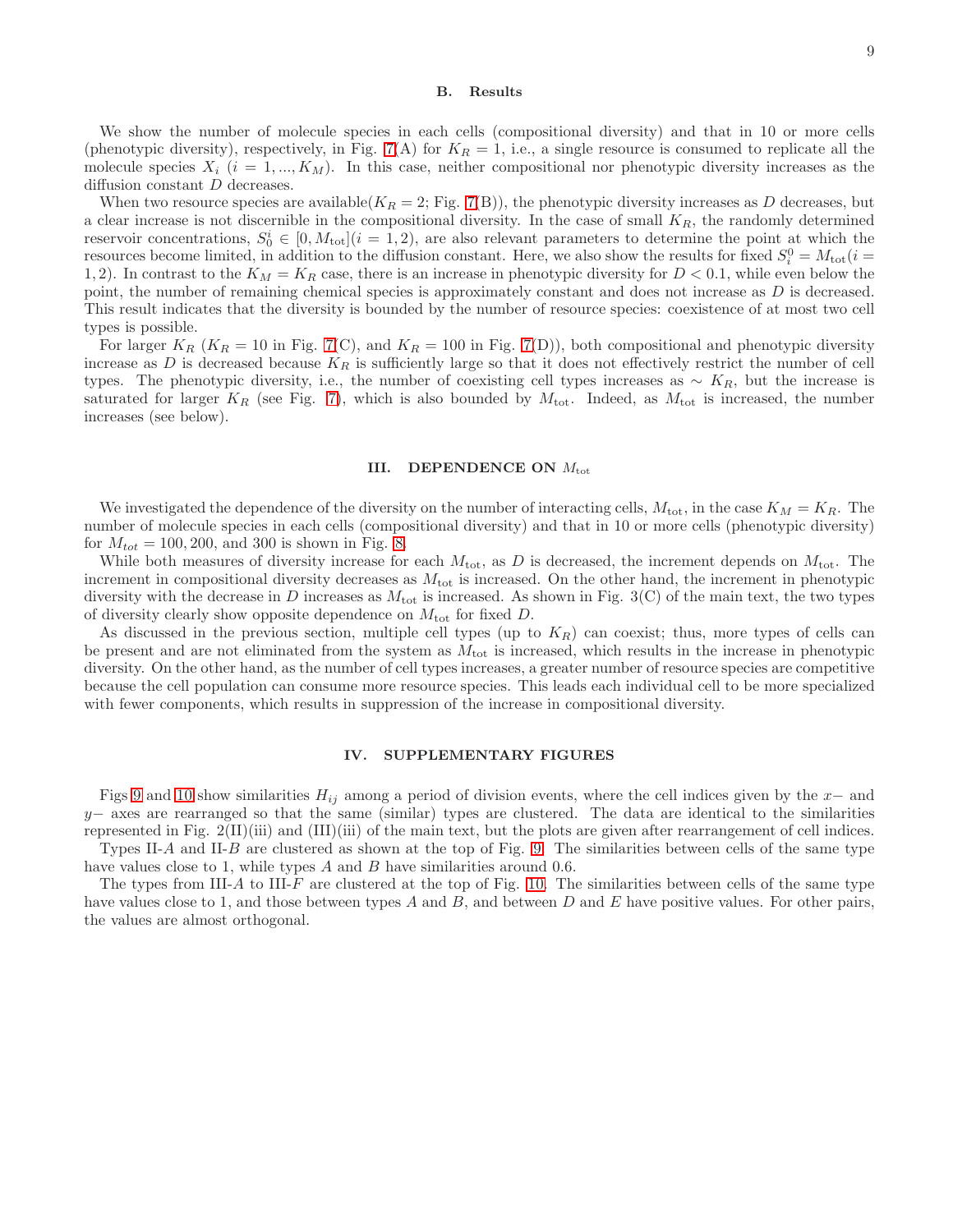

<span id="page-15-0"></span>FIG. 7: Compositional and phenotypic diversity plotted as a function of D for (A)  $K_R = 1$ , (B)  $K_R = 2$ , (C)  $K_R = 10$ , and (D)  $K_R = 100$ . Compositional and phenotypic diversity are computed in the same way as in the main text, i.e., as the numbers of chemical species included in (a) each cell, and in (b) more than 10 cells out of  $M_{\text{tot}}$  cells are shown, respectively. For  $(B)K_R = 2$ , the data for two cases are shown:  $S_0^i(i = 1, 2)$  is determined randomly between 0 and  $M_{\text{tot}}$ , and both  $S_0^i(i = 1, 2)$ are fixed to  $M_{\text{tot}}$  All the data are obtained as the average over 10<sup>5</sup> division events in 5 different networks with  $M_{\text{tot}} = 100$ ,  $K_M = 200, N = 1000, \text{ and } \mu = 0.001.$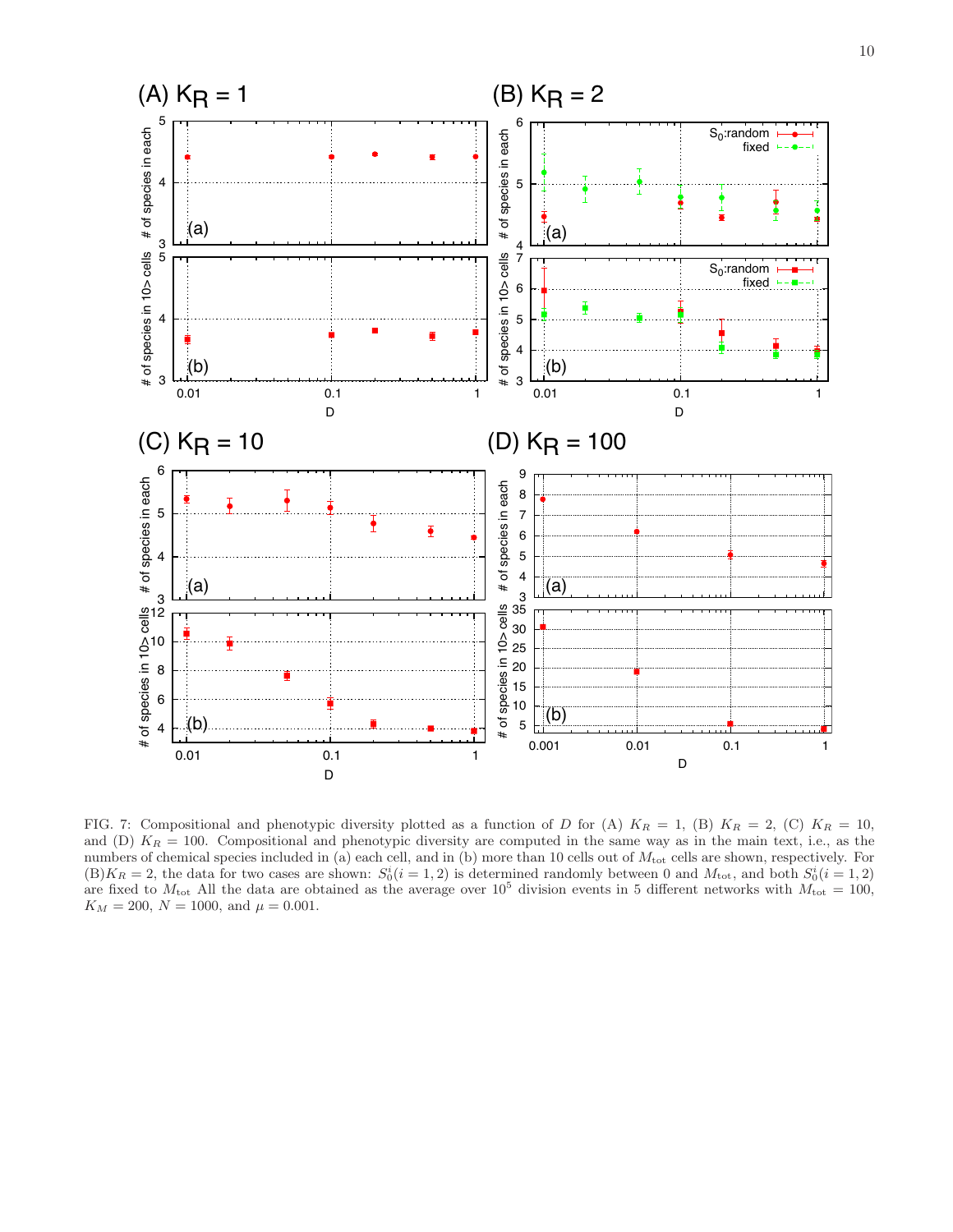

<span id="page-16-0"></span>FIG. 8: Compositional and phenotypic diversity for  $M_{\text{tot}} = 100, 200$ , and 300. The data are obtained as the average over  $10^5$ division events in 30 different networks with  $K_M = K_R = 200, N = 1000,$  and  $\mu = 0.001$ 



<span id="page-16-1"></span>FIG. 9: The indices are arranged from Fig. 2(II)(iii) in the main text to categorize into each type A and B.